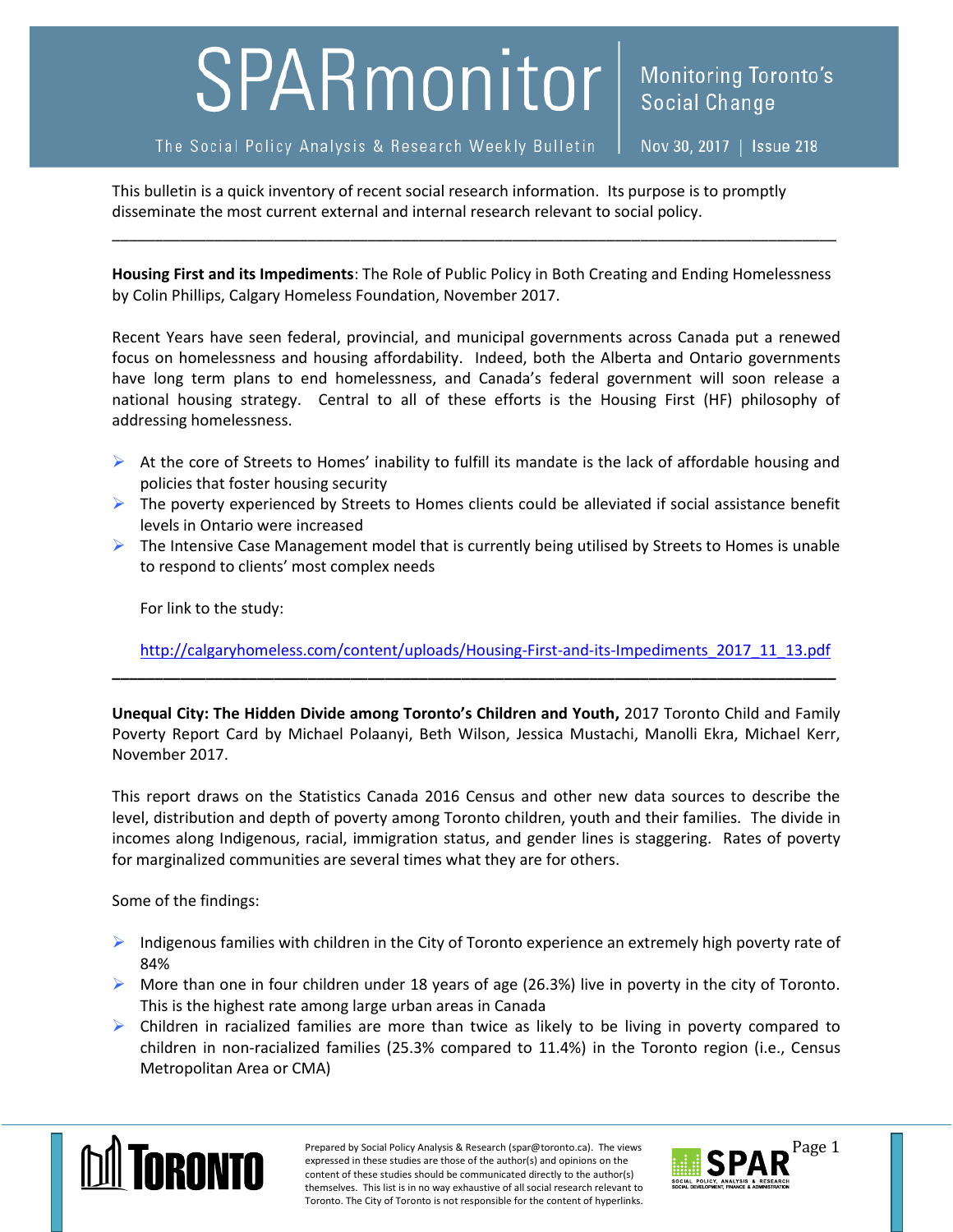$\triangleright$  Almost one in two children who are of West Asian (46.8%) or Arab (46.7%) background live in poverty in the Toronto region which is more than four times the rate of poverty of children in nonracialized families

For link to the report:

[http://www.torontocas.ca/sites/torontocas/files/CAST%20Child%20Poverty%20Report%20Nov%20](http://www.torontocas.ca/sites/torontocas/files/CAST%20Child%20Poverty%20Report%20Nov%202017.pdf) [2017.pdf](http://www.torontocas.ca/sites/torontocas/files/CAST%20Child%20Poverty%20Report%20Nov%202017.pdf)

\_\_\_\_\_\_\_\_\_\_\_\_\_\_\_\_\_\_\_\_\_\_\_\_\_\_\_\_\_\_\_\_\_\_\_\_\_\_\_\_\_\_\_\_\_\_\_\_\_\_\_\_\_\_\_\_\_\_\_\_\_\_\_\_\_\_\_\_\_\_\_\_\_\_\_\_\_\_\_\_\_\_\_\_\_

**High-Income Trends among Canadian Tax Filers, 2015** by Statistics Canada, November 2017.

The top 1% of individual tax filers saw their share of total income rise by almost one percentage point from 2014 to 2015, the result of a sharp increase in the dividend income from Canadian corporations. This was the first increase in the share of total income going to the top 1% since 2006.

- The top 1% of Canadian tax filers held 11.2% of the nation's total income in 2015, up from 10.3% in 2014, but 0.9 percentage points below the peak of 12.1% in 2006
- $\triangleright$  The top 1% of tax filers paid, on average, \$183,000 in income taxes to the federal, provincial and territorial governments in 2015, up 13.5% over 2014
- Women accounted for a record 23.2% of the top 1% of tax filers in 2015, up from 21.7% in 2014
- $\triangleright$  The real average income of all tax filers rose 2.6% from 2014 (\$45,900) to 2015 (\$47,100), the largest year-over-year increase since 2005-2006

For link to the study:

<http://www.statcan.gc.ca/daily-quotidien/171115/dq171115a-eng.pdf>

**The Impact of Interprovincial Migration of Seniors on Provincial Health Care Spending** by Jason Clemens, Ashley Stedman, and Joel Emes, Fraser Institute, November 2017.

\_\_\_\_\_\_\_\_\_\_\_\_\_\_\_\_\_\_\_\_\_\_\_\_\_\_\_\_\_\_\_\_\_\_\_\_\_\_\_\_\_\_\_\_\_\_\_\_\_\_\_\_\_\_\_\_\_\_\_\_\_\_\_\_\_\_\_\_\_\_\_\_\_\_\_\_\_\_\_\_\_\_\_\_\_

Canada's single-payer health care system is unique amongst industrialized countries that, like Canada, maintain universal access. Canada's single-payer model relies on a prominent—even dominant—role for government in financing, regulating, and delivering covered health care services. The dominant role played by government financing in Canada's single-payer health care system has led to an oversight related to demographics: senior migration.

- $\triangleright$  Health care spending is skewed towards the first year of life and after retirement and for those between the ages of 65 to 69, that amount is \$6,424, but it rises to \$13,797 for those over 70
- $\triangleright$  Taxes, on the other hand, start out quite low and then climb steadily to one's prime earning years (56-63), before beginning to decline as one nears and then enters retirement
- $\triangleright$  When a senior migrates from one province to another, they are likely to have paid the bulk of their lifetime taxes in one province but will consume the majority of their health care in another
- $\triangleright$  Based on average annual health care costs by age, British Columbia had the largest cost at \$7.2 billion (in 2017 dollars) while Quebec had the largest savings at \$6.0 billion